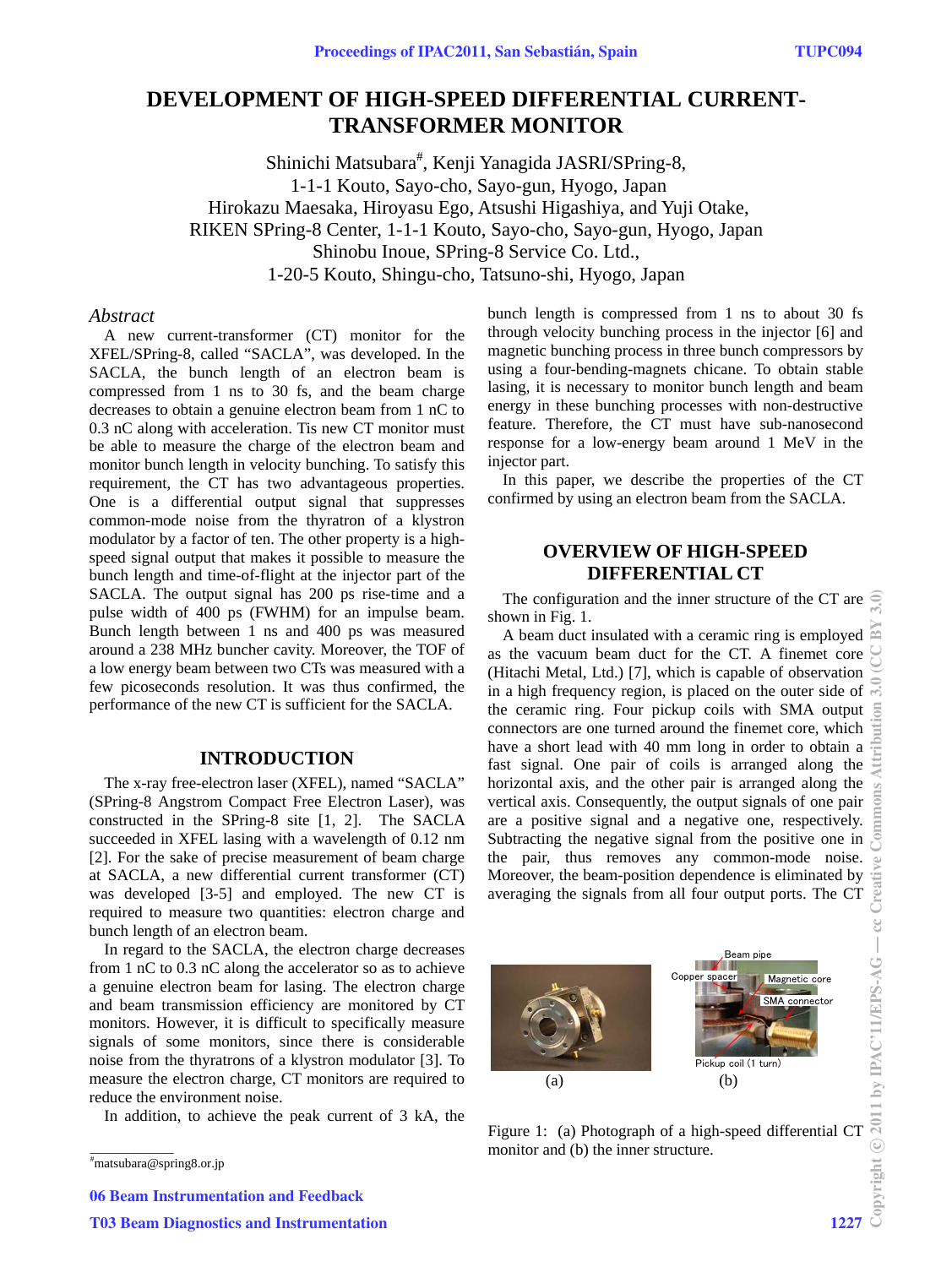was assembled using a copper spacer between an aluminium CT's case and the beam duct so as to obtain good electric connection. The ground of the SMA output connectors was connected to the CT's case. The CT was attained to generate fast output signal by the structure.

The output signals are amplified by using a two-stage amplifier, which integrates the output signal pulse to monitor electron charge. The amplified signal is recorded by VME A/D converters with a 238 MHz sampling rate. The raw signals from two CTs, that are installed in the most upstream of the SACLA, and are also monitored directly with a high-speed oscilloscope for low-energy beam properties.

## **PERFORMANCE OF HIGH-SPEED DIFFERENTIAL CT**

The basic performance of the high-speed differential CT was evaluated. Preliminary performance of the CT had been reported in Refs. 3-5. This performance was obtained by using an electron beam of the SCSS test accelerator which was constructed before the SACLA.

It was confirmed that the differential CT \reduces common-mode noise from environmental noise by a factor of ten through subtracting the one pair signals. These signals are shown in Fig. 2. As a result, a dark current of about 1 pC from a C-band accelerator was also measured by the differential CT in the SACLA. The CT was confirmed that the output signal of the CT is a linear response to the electron charge. The obtained response output is shown in Fig. 3. Accordingly, these performance results show that the CT can be utilized for monitoring the electron charge and transport of the electron beam in the SACLA.



Figure 2: Output signals of the differential CT with environmental noise. The signal 1 (red line) and signal 2 (blue line) are raw data from the CT. The signal 1 is positive output and the signal 2 is negative one. The green line is a subtracted signal from signal 1 to signal 2.



Figure 3: Output response of the CT versus the electron charge for the electron beam of the SCSS test.

For another purpose, namely, monitoring the bunch length around the injector part of the SACLA, the CT must have a high-speed response. The response speed was evaluated by using the electron beam after the 238 MHz sub-harmonic buncher (SHB) for the injector part of the SACLA. The setup of the injector part, which has acceleration cavities and two CTs, is shown in Fig. 4. The electron beam from a thermionic gun is cut down to a bunch length of about 1 ns by a beam chopper. The bunch length is then compressed by velocity bunching through the buncher cavities.



Figure 4: Layout of the injector part in the SACLA.

The pulse width of the output signal from the CT-476 was measured when the RF-power of the 238 MHz SHB was changed. The results are shown in Fig. 5, and the peak value of the CT-476 output signal is plotted in the same graph. The pulse duration of the output signal decreases with increasing the RF-power of the 238 MHz SHB, indicating that the bunch length is decreased by the velocity bunching. Around 400 ps, the pulse duration of the CT is saturated in spite of changing the RF-power. The pulse duration of 400 ps is thus considered the limited response of the CT, which is consistent with the result from the SCSS [3]. The shortest output signal is 400 ps and rise time is 200 ps (10-90%).

06 Beam Instrumentation and Feedback